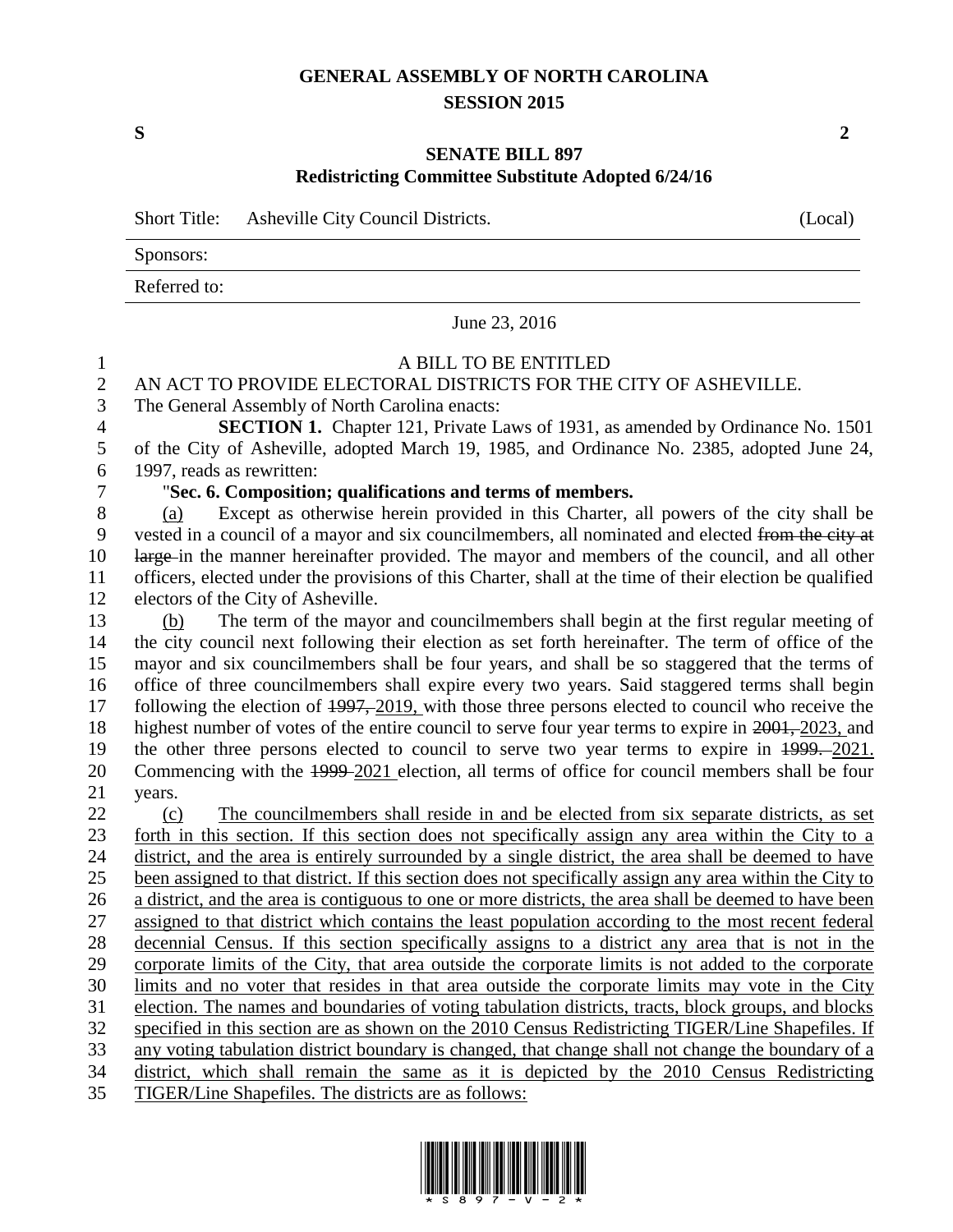| 1              | $\mathbf{1}$ :<br><b>District</b> |                |     | Buncombe County: VTD |                | $105.1$ : Block(s) | 0210012001000,                    | 0210012001002,                                   |
|----------------|-----------------------------------|----------------|-----|----------------------|----------------|--------------------|-----------------------------------|--------------------------------------------------|
| $\overline{2}$ | 0210013002000.                    |                |     | 0210013002001        | 0210014004011  |                    | 0210014004017,                    | 0210014004020,                                   |
| 3              | 0210014004021                     |                |     | 0210014004023.       | 0210014004024  |                    | 0210014005001.                    | 0210014005005,                                   |
| 4              |                                   | 0210014005006. |     | 0210014005007.       | 0210014005008. |                    | 0210014005009,                    | 0210014005010,                                   |
| 5              |                                   | 0210014005011. |     | 0210014005013.       | 0210014005014. |                    | 0210014005018,                    | 0210014005020,                                   |
| 6              | 0210014005021                     |                |     | 0210014005022,       |                |                    | 0210014005027, 0210014005028; VTD | $106.1$ : Block(s)                               |
| 7              | 0210011001021                     |                |     | 0210011001022        | 0210011001024. |                    | 0210011001025.                    | 0210011001026,                                   |
| 8              |                                   | 0210011001032. |     | 0210011001033.       | 0210011001034. |                    | 0210012001001.                    | 0210012001003,                                   |
| 9              |                                   | 0210012001004. |     | 0210012001005.       | 0210012001006. |                    | 0210012001007.                    | 0210012001008,                                   |
| 10             |                                   | 0210012001009, |     | 0210012001010,       | 0210012001011, |                    | 0210012001012,                    | 0210012001013,                                   |
| 11             |                                   | 0210012001014, |     | 0210012001015,       | 0210012001016. |                    | 0210012001017.                    | 0210012001018,                                   |
| 12             |                                   | 0210012001019, |     | 0210012001020,       | 0210012001021. |                    | 0210012001022.                    | 0210012002000,                                   |
| 13             | 0210012002001.                    |                |     | 0210012002002.       | 0210012002003. |                    | 0210012002004.                    | 0210012002005,                                   |
| 14             |                                   | 0210012002006. |     | 0210012002007,       | 0210012002008. |                    | 0210012002009,                    | 0210012002010,                                   |
| 15             |                                   | 0210012002015, |     | 0210012002016,       | 0210012003000. |                    | 0210012003001,                    | 0210012003002,                                   |
| 16             |                                   | 0210012003003, |     | 0210012003008,       | 0210012003009, |                    | 0210013001000.                    | 0210013001007,                                   |
| 17             | 0210013002002.                    |                |     | 0210013002003.       | 0210013002004. |                    | 0210013002012.                    | 0210013002013.                                   |
| 18             |                                   | 0210013002014, |     | 0210013002015,       | 0210013002016. |                    | 0210013002017.                    | 0210013002018,                                   |
| 19             |                                   | 0210013002019, |     | 0210013002020.       | 0210013002021  |                    | 0210013002022,                    | 0210013002023,                                   |
| 20             |                                   | 0210013002026, |     | 0210013002027,       | 0210013002028. |                    | 0210013002029,                    | 0210013002030,                                   |
| 21             | 0210013002031                     |                |     | 0210013002032.       | 0210013002033, |                    | 0210013002034,                    | 0210013002037,                                   |
| 22             |                                   | 0210013002038. |     | 0210013002039.       | 0210013002040. |                    | 0210014005002.                    | 0210014005023,                                   |
| 23             | 0210014005024.                    |                |     | 0210014005025        | 0210025063001  |                    | 0210025063006,                    | 0210026052055,                                   |
| 24             |                                   | 0210026052057; | VTD | 15.1: $Block(s)$     |                | 0210012002017.     | 0210012002018                     | 0210012003004,                                   |
| 25             |                                   | 0210012003005. |     | 0210012003006.       | 0210012003007. |                    | 0210012003019.                    | 0210012003020,                                   |
| 26             | 0210012003021                     |                |     | 0210012004000,       |                |                    |                                   | 0210012004017, 0210012004018, 0210012004019; VTD |
| 27             | 24.1:                             | Block(s)       |     | 0210012005002.       | 0210012005003. |                    | 0210012005007,                    | 0210012005008,                                   |
| 28             | 0210012005009.                    |                |     | 0210012005010.       | 0210012005011  |                    | 0210012005012.                    | 0210012005013,                                   |
| 29             |                                   | 0210012005014. |     | 0210012005015        | 0210012005016. |                    | 0210012005017.                    | 0210012005018.                                   |
| 30             |                                   | 0210012005019, |     | 0210012005020,       | 0210012005021. |                    | 0210012005022,                    | 0210012005023,                                   |
| 31             |                                   | 0210012005024, |     | 0210012005025.       | 0210012005026. |                    | 0210012005027,                    | 0210012005028,                                   |
| 32             |                                   | 0210012005030. |     | 0210012005031        | 0210012005032. |                    | 0210012005033.                    | 0210012005034.                                   |
| 33             |                                   | 0210012005036, |     | 0210012005044,       | 0210012005045. |                    | 0210012005046,                    | 0210012005047,                                   |
| 34             |                                   | 0210012005048. |     | 0210012005049,       | 0210012005054, |                    | 0210013001021,                    | 0210013001022,                                   |
| 35             |                                   | 0210013001024, |     | 0210013001025,       | 0210013001026, |                    | 0210013001027,                    | 0210013001030,                                   |
| 36             |                                   | 0210013001033, |     | 0210013001038,       | 0210013001044, |                    | 0210023021000,                    | 0210023021002,                                   |
| 37             |                                   | 0210023021003, |     | 0210023021004,       | 0210023021005, |                    | 0210023021006,                    | 0210023021007,                                   |
| 38             |                                   | 0210023021008, |     | 0210023021009,       | 0210023021010. |                    | 0210023021016,                    | 0210023021017,                                   |
| 39             |                                   | 0210023021036, |     | 0210023021037,       | 0210023024009, |                    | 0210023024010,                    | 0210023024011,                                   |
| 40             |                                   | 0210023024017, |     | 0210023024018,       | 0210023024019, |                    | 0210023024020,                    | 0210023024021,                                   |
| 41             |                                   | 0210023024043, |     | 0210023024044,       | 0210023024045, |                    | 0210023024046,                    | 0210023024047,                                   |
| 42             |                                   | 0210023024048, |     | 0210023024049,       | 0210023024050, |                    | 0210023024051,                    | 0210023024052,                                   |
| 43             |                                   | 0210023024056, |     | 0210023024058,       | 0210023024060, |                    | 0210025051018,                    | 0210025051019,                                   |
| 44             |                                   | 0210025052002, |     | 0210025052003,       | 0210025052015, |                    | 0210025052016,                    | 0210025052017,                                   |
| 45             |                                   | 0210025052049, |     | 0210025052050,       | 0210025052051, |                    | 0210025052052,                    | 0210025052053,                                   |
| 46             |                                   | 0210025052054, |     | 0210025052055,       | 0210025052067, |                    | 0210025061014,                    | 0210025061015,                                   |
| 47             |                                   | 0210025061016, |     | 0210025061017,       | 0210025061018, |                    | 0210025061019,                    | 0210025061020,                                   |
| 48             |                                   | 0210025061021, |     | 0210025061022,       | 0210025061023, |                    | 0210025061024,                    | 0210025061025,                                   |
| 49             |                                   | 0210025061026, |     | 0210025061027,       | 0210025061030, |                    | 0210025061032,                    | 0210025061033,                                   |
| 50             |                                   | 0210025061035, |     | 0210025061036,       | 0210025061037, |                    | 0210025061038,                    | 0210025061039,                                   |
| 51             |                                   | 0210025061041. |     | 0210025061042,       |                |                    | 0210025061043; VTD 26.1: Block(s) | 0210011002019,                                   |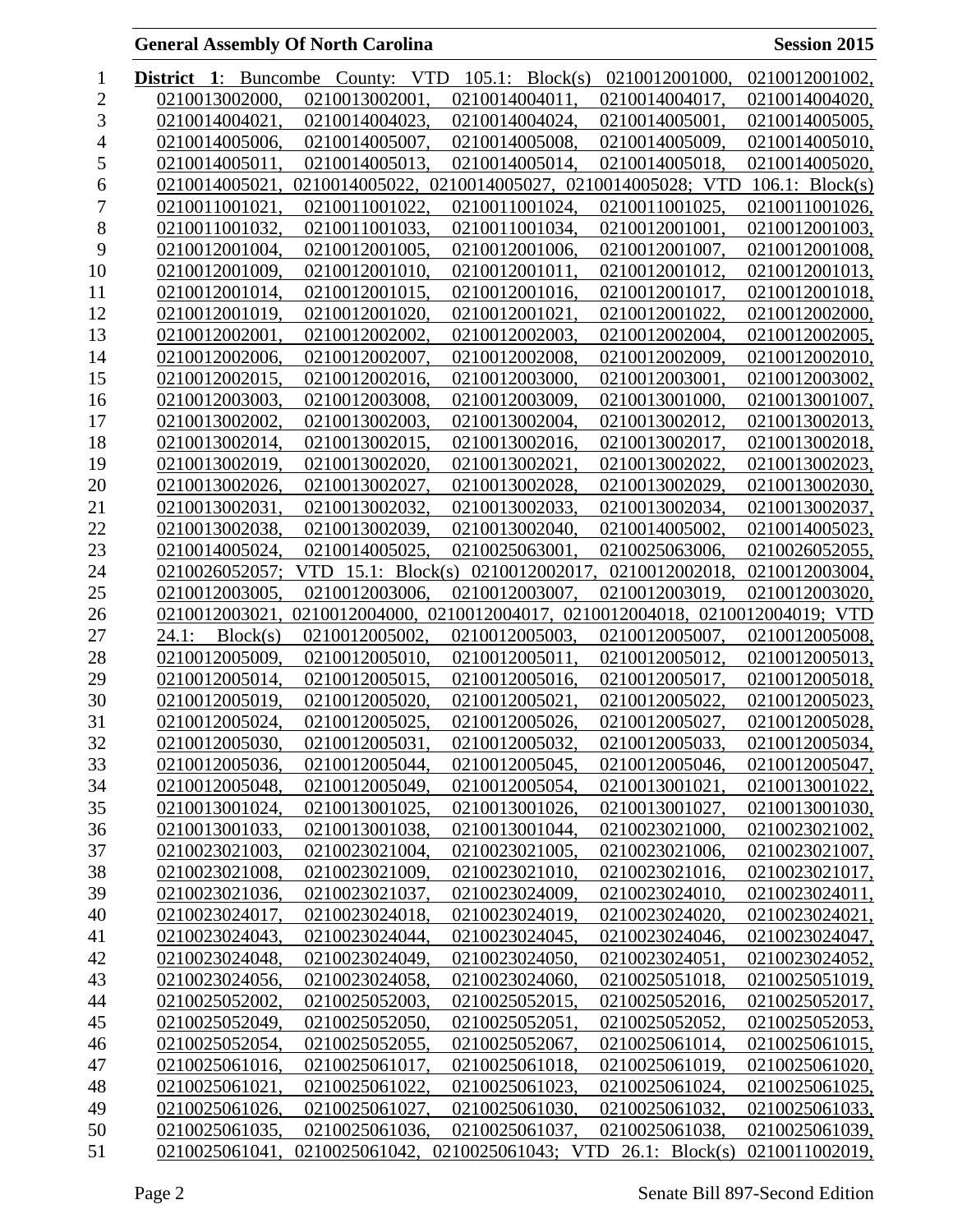| 1              | 0210011002020,                   | 0210012002011,                    | 0210012002012,                                                                 | 0210012002013,                   | 0210012002014,                   |
|----------------|----------------------------------|-----------------------------------|--------------------------------------------------------------------------------|----------------------------------|----------------------------------|
| $\overline{c}$ | 0210012004001.                   | 0210012004002.                    | 0210012004003.                                                                 | 0210012004004,                   | 0210012004005.                   |
| 3              | 0210012004006.                   | 0210012004007.                    | 0210012004008.                                                                 | 0210012004009,                   | 0210012004010.                   |
| 4              | 0210012004011.                   | 0210012004012,                    | 0210012004013.                                                                 | 0210012004014,                   | 0210012004015,                   |
| 5              | 0210012004016.                   | 0210012004020,                    | 0210012004021.                                                                 | 0210012004022,                   | 0210012004023,                   |
| 6              | 0210012004024,                   | 0210012004025,                    | 0210012005004,                                                                 | 0210012005005,                   | 0210012005006,                   |
| $\overline{7}$ | 0210012005050,                   | 0210012005051.                    | 0210012005052,                                                                 | 0210012005053.                   | 0210013001001,                   |
| 8              | 0210013001002.                   | 0210013001003.                    | 0210013001004,                                                                 | 0210013001005.                   | 0210013001006,                   |
| 9              | 0210013001010.                   | 0210013001013,                    | 0210013001014,                                                                 | 0210013001015,                   | 0210013001016,                   |
| 10             | 0210013001017,                   | 0210013001018,                    | 0210013001019,                                                                 | 0210013001020,                   | 0210013001023,                   |
| 11             | 0210013001028,                   | 0210013001029,                    | 0210013002025,                                                                 | 0210013002035; VTD               | 44.1: $Block(s)$                 |
| 12             | 0210012005000.                   | 0210012005037,                    | 0210012005042.                                                                 | 0210012005043.                   | 0210023021001,                   |
| 13             | 0210023021011.                   | 0210023021020,                    | 0210023021021,                                                                 | 0210023021022,                   | 0210023021023,                   |
| 14             | 0210023021024,                   | 0210023021025,                    | 0210023021026,                                                                 | 0210023021030,                   | 0210023021031,                   |
| 15             | 0210023021032,                   | 0210023021035,                    | 0210023022000,                                                                 | 0210023022002.                   | 0210023022003,                   |
| 16             | 0210023022005.                   | 0210023022006,                    | 0210023022007,                                                                 | 0210023022008,                   | 0210023022010,                   |
| 17             | 0210023022042,                   | 0210023023000,                    | 0210023023003.                                                                 | 0210023023004,                   | 0210023023043,                   |
| 18             | 0210023023044.                   | 0210023023046,                    | 0210023024007,                                                                 | 0210023024053,                   | 0210023024061,                   |
| 19             | 0210023024062.                   | 0210023024064,                    | 0210023024067.                                                                 | 0210023024069.                   | 0210023024070,                   |
| 20             | 0210023024071.                   | 0210023024072,                    | 0210023024090.                                                                 | 0210023024091,                   | 0210023024094,                   |
| 21             |                                  |                                   | 0210023024096, 0210023024109, 0210023024110, 0210023024113, 0210025061029; VTD |                                  |                                  |
| 22             | 45.1:<br>Block(s)                | 0210013001031,                    | 0210013001032.                                                                 | 0210025061008,                   | 0210025061009,                   |
| 23             | 0210025061010.                   | 0210025061040; VTD                |                                                                                | 46.1: Block(s) 0210023024073,    | 0210023024074,                   |
| 24             |                                  |                                   | 0210023024089, 0210023024092, 0210023024093, 0210023024095, 0210023024099.     |                                  |                                  |
| 25             | <b>District</b><br>2:            | Buncombe<br>County:               | <b>VTD</b><br>10.1,<br><b>VTD</b>                                              | 101.1:<br>Block(s)               | 0210021011016,                   |
| 26             |                                  | 0210021011017, 0210021011018; VTD | 105.1: $Block(s)$                                                              | 0210014003006;                   | VTD 11.1, VTD                    |
| 27             | Block(s)<br>12.1:                | 0210009002024.                    | 0210009002025.                                                                 | 0210010001010,                   | 0210010001011,                   |
| 28             | 0210010001012.                   | 0210010001013.                    | 0210010001014,                                                                 | 0210010001015,                   | 0210010001016,                   |
| 29             | 0210010001017,                   | 0210010001018.                    | 0210010001019,                                                                 | 0210010001020,                   | 0210010001021,                   |
| 30             | 0210010001022,                   | 0210010001023,                    | 0210010001024,                                                                 | 0210010001025,                   | 0210010001026,                   |
| 31             | 0210010001027,                   | 0210010001028,                    | 0210010001029,                                                                 | 0210010001030,                   | 0210010001031,                   |
| 32             | 0210010001032.                   | 0210010001033.                    | 0210010001034                                                                  | 0210010001035.                   | 0210010001036.                   |
| 33             | 0210010001037,                   | 0210010001038,                    | 0210010001039,                                                                 | 0210010001040,                   | 0210010001041,                   |
| 34             | 0210010002000.                   | 0210010002001,                    | 0210010002008.                                                                 | 0210010002009,                   | 0210010002010,                   |
| 35             | 0210010002011,                   | 0210010002015,                    | 0210010002016,                                                                 | 0210010003000,                   | 0210010003001,                   |
| 36             | 0210010003002,                   | 0210010003003,                    | 0210010003004,                                                                 | 0210010003005,                   | 0210010003006,                   |
| 37             | 0210010003007,                   | 0210010003008.                    | 0210010003009,                                                                 | 0210010003010.                   | 0210010003011,                   |
| 38             | 0210010003012,                   | 0210010003013,                    | 0210010003014,                                                                 | 0210010003015,                   | 0210010003016,                   |
| 39             | 0210010003017,                   |                                   | 0210010003018; VTD 13.1: Block(s) 0210010001007,                               |                                  | 0210010002002,                   |
| 40             | 0210010002003,                   | 0210010002004,                    | 0210010002005,                                                                 | 0210010002006,                   | 0210010002007,                   |
| 41             | 0210010002012,                   | 0210010002013,                    | 0210010002014,                                                                 | 0210010002017,                   | 0210010002018,                   |
| 42             | 0210010002019,                   | 0210010002020,                    | 0210010002021,                                                                 | 0210010002022,                   | 0210010002023,                   |
| 43             | 0210010002024,                   | 0210010002025,                    | 0210010002026,                                                                 | 0210010002027,                   | 0210010002028,                   |
| 44             | 0210010002029,                   | 0210010002030,                    | 0210010002031.                                                                 | 0210011002000,                   | 0210011002003,                   |
| 45             | 0210011002024,                   | 0210011002025,                    | 0210011002026,                                                                 | 0210011002027,                   | 0210011003000,                   |
| 46             | 0210011003001,                   | 0210011003002,                    | 0210011003003,                                                                 | 0210011003004,                   | 0210011003005,                   |
| 47             | 0210011003006,                   | 0210011003007,                    | 0210011003008,                                                                 | 0210011003009,                   | 0210011003010,                   |
| 48             | 0210011003011,                   | 0210011003012,                    | 0210011003013,                                                                 | 0210011003014,                   | 0210011003015,                   |
| 49             | 0210011003016,                   | 0210011003017,                    | 0210011003018.                                                                 | 0210011003019.                   | 0210011003020,                   |
| 50<br>51       | 0210011003021,<br>0210011003026, | 0210011003022,<br>0210011003027,  | 0210011003023,<br>0210011003029,                                               | 0210011003024,<br>0210011003030, | 0210011003025,<br>0210023024000, |
|                |                                  |                                   |                                                                                |                                  |                                  |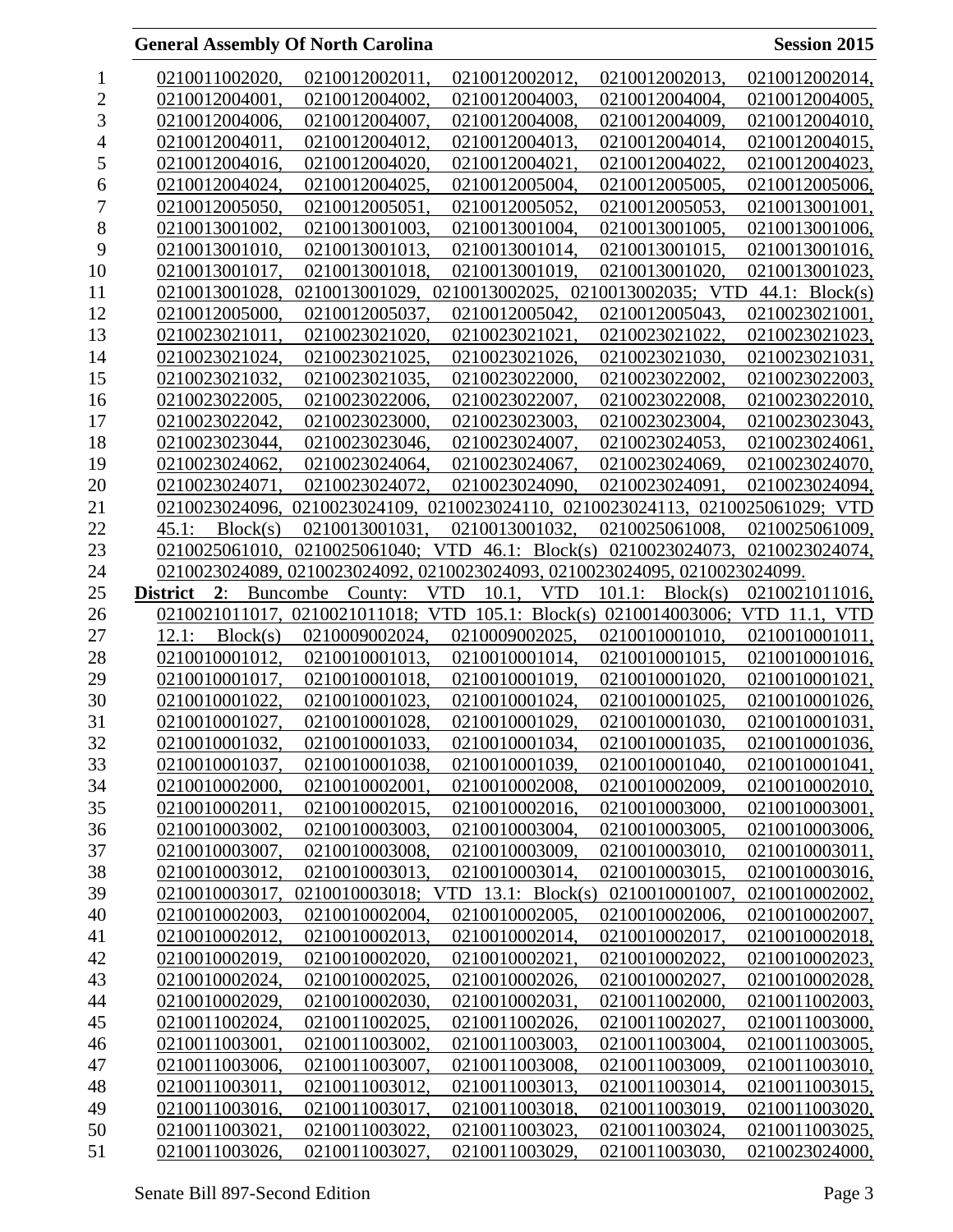| 1              | 0210023024001,                    |                                                  | 0210023024002; VTD 14.2: Block(s) 0210002001019, 0210002001020, |                   |                |
|----------------|-----------------------------------|--------------------------------------------------|-----------------------------------------------------------------|-------------------|----------------|
| $\overline{2}$ | 0210002001035.                    | 0210003001031                                    | 0210003001032.                                                  | 0210009002023.    | 0210010001000, |
| 3              | 0210010001001                     | 0210010001002.                                   | 0210010001003.                                                  | 0210010001004,    | 0210010001005, |
| 4              | 0210010001006.                    | 0210010001008,                                   | 0210010001009,                                                  | 0210010001042,    | 0210011001000, |
| 5              | 0210011001001,                    | 0210011001002,                                   | 0210011001003.                                                  | 0210011001004,    | 0210011001005, |
| 6              | 0210011001006,                    | 0210011001007,                                   | 0210011001008,                                                  | 0210011001009,    | 0210011001010, |
| $\overline{7}$ | 0210011001011                     | 0210011001012.                                   | 0210011001013.                                                  | 0210011001014,    | 0210011001015, |
| 8              | 0210011001016.                    | 0210011001017.                                   | 0210011001018.                                                  | 0210011001019,    | 0210011001020. |
| 9              | 0210011001023,                    | 0210011001027,                                   | 0210011001028,                                                  | 0210011001029,    | 0210011001030, |
| 10             | 0210011001031                     | 0210011001035,                                   | 0210011001036,                                                  | 0210011001037,    | 0210011001038, |
| 11             | 0210011001039,                    | 0210014001002.                                   | 0210014001003,                                                  | 0210014001009,    | 0210014001012, |
| 12             | 0210014001014.                    | 0210014001016.                                   | 0210014001017,                                                  | 0210014001018,    | 0210014001019, |
| 13             | 0210014001020.                    | 0210014001021.                                   | 0210014001022                                                   | 0210014001023,    | 0210014001024, |
| 14             | 0210014001025.                    | 0210014001026,                                   | 0210014001027,                                                  | 0210014001028,    | 0210014001029, |
| 15             | 0210014001030.                    | 0210014001031.                                   | 0210014001032,                                                  | 0210014001033,    | 0210014001034, |
| 16             | 0210014001035,                    | 0210014001036,                                   | 0210014002000,                                                  | 0210014002001     | 0210014002002, |
| 17             | 0210014002003                     | 0210014002004.                                   | 0210014002005.                                                  | 0210014002006.    | 0210014002007, |
| 18             | 0210014002008.                    | 0210014003014,                                   | 0210014003025.                                                  | 0210014003026,    | 0210014003027, |
| 19             | 0210014003030.                    | 0210014003031                                    | 0210014003032; VTD                                              | $15.1$ : Block(s) | 0210011002001, |
| 20             | 0210011002002.                    | 0210011002004,                                   | 0210011002005.                                                  | 0210011002006,    | 0210011002007, |
| 21             | 0210011002008.                    | 0210011002009.                                   | 0210011002010.                                                  | 0210011002011     | 0210011002012, |
| 22             | 0210011002013.                    | 0210011002014,                                   | 0210011002015.                                                  | 0210011002016,    | 0210011002017, |
| 23             | 0210011002018.                    | 0210011002021                                    | 0210011002022                                                   | 0210011002023,    | 0210011002028, |
| 24             | 0210011002029.                    | 0210011002030.                                   | 0210012003010.                                                  | 0210012003011,    | 0210012003012, |
| 25             | 0210012003013,                    | 0210012003014,                                   | 0210012003015,                                                  | 0210012003016,    | 0210012003017, |
| 26             |                                   | 0210012003018; VTD 44.1: Block(s) 0210012005038. |                                                                 |                   |                |
| 27             | 3:<br>Buncombe<br><b>District</b> | County:                                          | $02.1$ : Block(s)<br><b>VTD</b>                                 | 0210001001014,    | 0210001001015, |
| 28             | 0210001001033.                    | 0210002001000.                                   | 0210002001001                                                   | 0210002001002     | 0210002001003. |
| 29             | 0210002001004,                    | 0210002001005,                                   | 0210002001006,                                                  | 0210002001007,    | 0210002001008, |
| 30             | 0210002001009,                    | 0210002001010,                                   | 0210002001011,                                                  | 0210002001013,    | 0210002001014, |
| 31             | 0210002001015.                    | 0210002001016.                                   | 0210002001017.                                                  | 0210002001018,    | 0210002001021. |
| 32             | 0210002001022                     | 0210002001023.                                   | 0210002001024                                                   | 0210002001025     | 0210002001026, |
| 33             | 0210002001027.                    | 0210002001029,                                   | 0210002001034,                                                  | 0210002001036,    | 0210002002000, |
| 34             | 0210002002001,                    | 0210002002002.                                   | 0210002002003,                                                  | 0210002002004,    | 0210002002005, |
| 35             | 0210002002006,                    | 0210002002007,                                   | 0210002002008,                                                  | 0210002002009,    | 0210002002010, |
| 36             | 0210002002011,                    | 0210002002012,                                   | 0210002002013,                                                  | 0210002002014,    | 0210002002015, |
| 37             | 0210002002016,                    | 0210002002017,                                   | 0210002002018,                                                  | 0210002002019,    | 0210002002020, |
| 38             | 0210002002021.                    | 0210002002022,                                   | 0210003001000.                                                  | 0210003001001,    | 0210003001002, |
| 39             | 0210003001003,                    | 0210003001004,                                   | 0210003001005,                                                  | 0210003001006,    | 0210003001007, |
| 40             | 0210003001008,                    | 0210003001009,                                   | 0210003001010,                                                  | 0210003001011,    | 0210003001012, |
| 41             | 0210003001013.                    | 0210003001014,                                   | 0210003001015.                                                  | 0210003001016.    | 0210003001017, |
| 42             | 0210003001018,                    | 0210003001019,                                   | 0210003001020,                                                  | 0210003001021,    | 0210003001024, |
| 43             | 0210003001029,                    | 0210003001030,                                   | 0210003001033,                                                  | 0210003001034,    | 0210003001035, |
| 44             | 0210003001036,                    | 0210003001037,                                   | 0210003002000,                                                  | 0210003002001,    | 0210003002002, |
| 45             | 0210003002003,                    | 0210003002004,                                   | 0210003002005,                                                  | 0210003002006,    | 0210003002007, |
| 46             | 0210003002008,                    | 0210003002009,                                   | 0210003002010,                                                  | 0210003002011,    | 0210003002012, |
| 47             | 0210003002013,                    | 0210003002014,                                   | 0210003002015,                                                  | 0210003002016,    | 0210003002017, |
| 48             | 0210003002018,                    |                                                  | 0210003002019, 0210003002020, 0210004001045; VTD                |                   | 03.1: Block(s) |
| 49             | 0210004001021,                    | 0210004001022,                                   | 0210004001023,                                                  | 0210004001024,    | 0210004001047, |
| 50             | 0210004001048,                    | 0210004001049,                                   | 0210004001050,                                                  | 0210004001052,    | 0210004001053, |
| 51             | 0210004001054,                    | 0210004001055;                                   | <b>VTD</b><br>04.1, VTD                                         | 05.1:<br>Block(s) | 0210016001000, |
|                |                                   |                                                  |                                                                 |                   |                |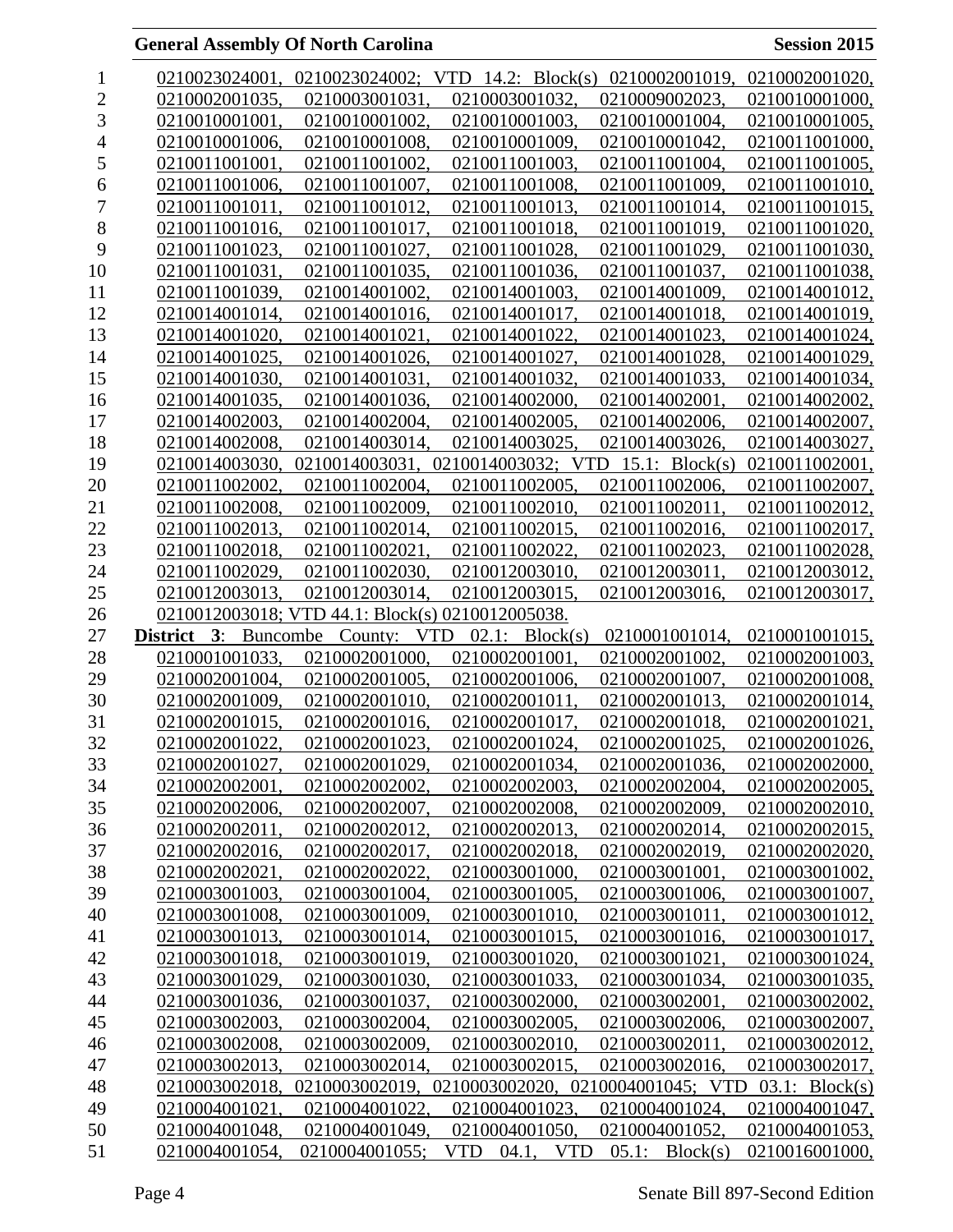| 1              | 0210016001001,                          | 0210016001002, | 0210016001003,                                                             | 0210016001004,    | 0210016001005,     |
|----------------|-----------------------------------------|----------------|----------------------------------------------------------------------------|-------------------|--------------------|
| $\overline{c}$ | 0210016001006.                          | 0210016001007. | 0210016001008.                                                             | 0210016001009,    | 0210016001010,     |
| 3              | 0210016001011.                          | 0210016001012, | 0210016001013,                                                             | 0210016001014,    | 0210016001015,     |
| 4              | 0210016001016,                          | 0210016001017, | 0210016001018,                                                             | 0210016001019,    | 0210016001020,     |
| 5              | 0210016001021,                          | 0210016001022. | 0210016001023,                                                             | 0210016001024,    | 0210016001025,     |
| 6              | 0210016001026.                          | 0210016001027, | 0210016001028,                                                             | 0210016001029.    | 0210016001030,     |
| 7              | 0210016001031.                          | 0210016001032. | 0210016001033,                                                             | 0210016001034,    | 0210016001035,     |
| 8              | 0210016001036,                          | 0210016001037, | 0210016001040,                                                             | 0210016001041.    | 0210016001042,     |
| 9              | 0210016001043.                          | 0210016001044, | 0210016001045,                                                             | 0210016001047,    | 0210016001048,     |
| 10             | 0210016001049,                          | 0210016001050, | 0210016002000,                                                             | 0210016002001,    | 0210016002002,     |
| 11             | 0210016002003,                          | 0210016002005, | 0210016002007.                                                             | 0210016002010.    | 0210016002011,     |
| 12             | 0210016002012,                          | 0210016002015, | 0210016002016,                                                             | 0210016002017,    | 0210016002018,     |
| 13             | 0210016002019,                          | 0210016002020. | 0210016002023,                                                             | 0210016002024,    | 0210016002025,     |
| 14             | 0210016002026,                          | 0210016002027, | 0210016002028,                                                             | 0210016002029,    | 0210016002030,     |
| 15             | 0210016002031,                          | 0210016002032, | 0210016002033,                                                             | 0210016002035.    | 0210016002036,     |
| 16             | 0210016003057,                          | 0210016003061  | 0210016003064.                                                             | 0210016003067.    | 0210016003078,     |
| 17             | 0210016003080,                          | 0210016003081. | 0210016003083.                                                             | 0210016003087.    | 0210016003092,     |
| 18             | 0210016003093,                          |                | 0210016003104, 0210016003108, 0210016003110; VTD                           |                   | $104.1$ : Block(s) |
| 19             | 0210005001000.                          | 0210005001001. | 0210005001002.                                                             | 0210005001003.    | 0210005001004,     |
| 20             | 0210005001005,                          | 0210005001006. | 0210005001015,                                                             | 0210005001016,    | 0210005001019,     |
| 21             | 0210005001020.                          | 0210005001021. | 0210005003000,                                                             | 0210005003001,    | 0210005003002,     |
| 22             | 0210005003003,                          | 0210005003005. | 0210005003009,                                                             | 0210005003010.    | 0210005003011,     |
| 23             | 0210017001003,                          | 0210017001007, | 0210017001013,                                                             | 0210017001036,    | 0210017001037,     |
| 24             | 0210017001038.                          | 0210017001039. | 0210017001040,                                                             | 0210017001041,    | 0210017001042,     |
| 25             | 0210017001043,                          | 0210017001044, | 0210017001045,                                                             | 0210017001046,    | 0210017002008,     |
| 26             | 0210017002009.                          | 0210017002010. | 0210017002011                                                              | 0210017002012,    | 0210017002013,     |
| 27             | 0210017002014,                          | 0210017002015. | 0210017002016.                                                             | 0210017002017,    | 0210017002018,     |
| 28             | 0210017002019,                          | 0210017002020. | 0210017002021                                                              | 0210017002022,    | 0210017002023,     |
| 29             | 0210017002024.                          | 0210017002025  | 0210017002026.                                                             | 0210017002027.    | 0210017002028.     |
| 30             | 0210017002031,                          | 0210017002032, | 0210017002033; VTD                                                         | $28.1$ : Block(s) | 0210004001000,     |
| 31             | 0210004001011.                          | 0210004001012. | 0210004001014.                                                             | 0210004001015,    | 0210004001016,     |
| 32             | 0210004001017.                          | 0210004001018. | 0210004001025.                                                             | 0210004001026.    | 0210004001027,     |
| 33             | 0210004001028,                          | 0210004001029, | 0210004001030,                                                             | 0210004001046,    | 0210004002000,     |
| 34             | 0210004002001.                          | 0210004002002. | 0210004002003.                                                             | 0210004002004.    | 0210004002005,     |
| 35             | 0210004002006,                          | 0210004002007, | 0210004002008,                                                             | 0210004002009,    | 0210005001017,     |
| 36             | 0210005003019,                          | 0210005003020, | 0210005003022,                                                             | 0210005003023,    | 0210005003024,     |
| 37             | 0210005003025,                          | 0210005003027. | 0210005003028.                                                             | 0210005003029,    | 0210005003030,     |
| 38             | 0210005003031,                          | 0210005003032, | 0210005003033.                                                             | 0210005003034,    | 0210005003035,     |
| 39             | 0210005003036,                          | 0210005003037. | 0210005003038.                                                             | 0210005003039,    | 0210005003040,     |
| 40             | 0210005003042,                          | 0210005003043, | 0210005003044, 0210005003045; VTD                                          |                   | 70.1: $Block(s)$   |
| 41             | 0210003001022,                          | 0210004001004, | 0210004001005,                                                             | 0210004001007.    | 0210004001008,     |
| 42             | 0210004001019,                          | 0210004001020, | 0210004001031,                                                             | 0210004001037,    | 0210004001038,     |
| 43             | 0210004001044,                          | 0210015001044, | 0210015001045,                                                             | 0210015001046,    | 0210016002006,     |
| 44             | 0210016002013,                          | 0210016003068, | 0210016003069; VTD                                                         | 71.1: $Block(s)$  | 0210016003001,     |
| 45             | 0210016003002,                          | 0210016003012, | 0210016003015,                                                             | 0210016003049,    | 0210016003050,     |
| 46             | 0210016003051,                          | 0210016003052, | 0210016003053,                                                             | 0210016003055,    | 0210016003058,     |
| 47             | 0210016003059,                          | 0210016003060, | 0210016003065,                                                             | 0210016003071,    | 0210016003072,     |
| 48             |                                         |                | 0210016003073, 0210016003075, 0210016003082, 0210016003107, 0210016003111. |                   |                    |
| 49             | <b>District 4:</b> Buncombe County: VTD |                | $02.1$ : Block(s)                                                          | 0210006002020,    | 0210006002021,     |
| 50             | 0210006002022,                          | 0210006002037, | 0210006002038, 0210006002043; VTD                                          |                   | $03.1$ : Block(s)  |
| 51             | 0210004001051,                          | 0210004003003, | 0210004003004,                                                             | 0210004003005,    | 0210004003006,     |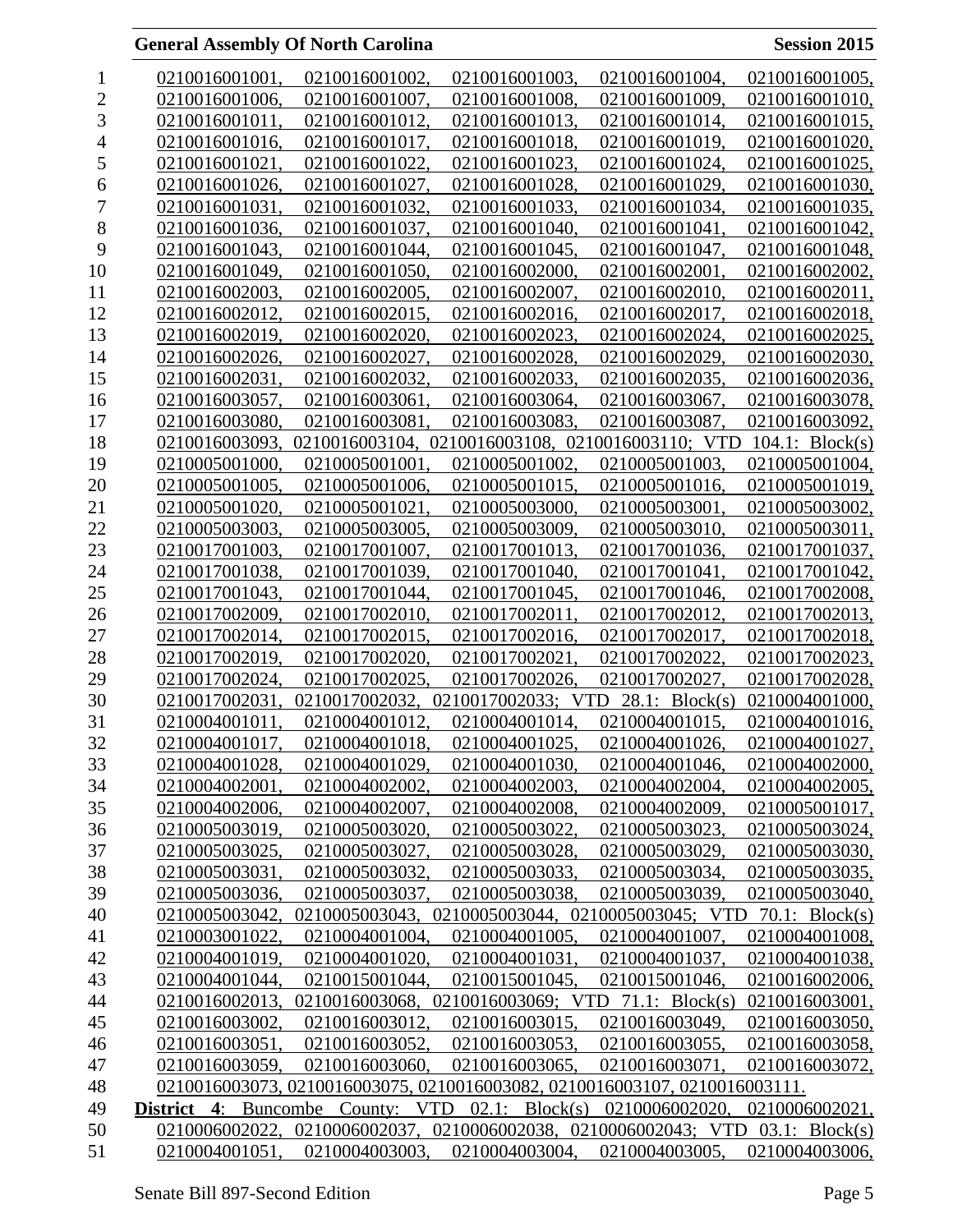| 1              | 0210004003007,                                                             | 0210004003008.     | 0210004003009.                                                                 | 0210004003010,               | 0210004003012,  |
|----------------|----------------------------------------------------------------------------|--------------------|--------------------------------------------------------------------------------|------------------------------|-----------------|
| $\overline{c}$ | 0210004003013,                                                             | 0210004003014,     | 0210004003015,                                                                 | 0210004003016,               | 0210006002000,  |
| 3              | 0210006002001.                                                             | 0210006002002.     | 0210006002003.                                                                 | 0210006002004,               | 0210006002005,  |
| 4              | 0210006002006,                                                             | 0210006002007,     | 0210006002008,                                                                 | 0210006002009,               | 0210006002010,  |
| 5              | 0210006002011,                                                             | 0210006002012.     | 0210006002013.                                                                 | 0210006002014,               | 0210006002015,  |
| 6              | 0210006002016,                                                             | 0210006002017,     | 0210006002018,                                                                 | 0210006002019,               | 0210006002023,  |
| 7              | 0210006002024,                                                             | 0210006002025.     | 0210006002026,                                                                 | 0210006002027,               | 0210006002028,  |
| 8              | 0210006002029,                                                             | 0210006002030.     | 0210006002031,                                                                 | 0210006002032,               | 0210006002033,  |
| 9              | 0210006002034,                                                             | 0210006002035,     | 0210006002036,                                                                 | 0210006002039,               | 0210006002040,  |
| 10             | 0210006002041.                                                             | 0210006002042:     | <b>VTD</b><br>06.1,<br><b>VTD</b>                                              | $103.1$ : Block(s)           | 0210018011002.  |
| 11             | 0210018011007.                                                             | 0210018011030.     | 0210018011031                                                                  | 0210018011032,               | 0210018011033,  |
| 12             | 0210018011034,                                                             | 0210018011035,     | 0210018011036,                                                                 | 0210018011037,               | 0210018011038,  |
| 13             | 0210018011039,                                                             | 0210018011040.     | 0210018012003,                                                                 | 0210018012004,               | 0210018012005,  |
| 14             | 0210018012006,                                                             | 0210018012007,     | 0210018012008,                                                                 | 0210018012009,               | 0210018012010,  |
| 15             | 0210018012011.                                                             | 0210018012012,     | 0210018012013,                                                                 | 0210018012014,               | 0210018012015,  |
| 16             | 0210018012016.                                                             | 0210018012017.     | 0210018012018,                                                                 | 0210018012019,               | 0210018012020,  |
| 17             | 0210018012021                                                              | 0210018012022,     | 0210018012023,                                                                 | 0210018012024,               | 0210018012026,  |
| 18             | 0210018012027.                                                             | 0210018012028.     | 0210018012029,                                                                 | 0210018021004.               | 0210018021005,  |
| 19             | 0210018021006.                                                             | 0210018021007.     | 0210018021008,                                                                 | 0210018021009,               | 0210018021010.  |
| 20             | 0210018021011,                                                             | 0210018021012,     | 0210018021013.                                                                 | 0210018021014,               | 0210018021015,  |
| 21             | 0210018021016,                                                             | 0210018021017.     | 0210018021018,                                                                 | 0210018021019,               | 0210018022007,  |
| 22             | 0210018022008,                                                             | 0210018022009,     | 0210018022011                                                                  | 0210018022013,               | 0210018022014,  |
| 23             |                                                                            |                    | 0210018022015, 0210018022017, 0210018023004, 0210018023008; VTD                |                              | 17.1, VTD 20.1: |
| 24             | Block(s)                                                                   | 0210008001000.     | 0210008001001.                                                                 | 0210008001007.               | 0210008001008,  |
| 25             | 0210008001009,                                                             | 0210008001010.     | 0210018011001,                                                                 | 0210018011005,               | 0210018011008,  |
| 26             | 0210018011010,                                                             | 0210018011011,     | 0210018011014,                                                                 | 0210018011015,               | 0210018011016,  |
| 27             | 0210018011017,                                                             | 0210018011019,     | 0210018011020,                                                                 | 0210018011021.               | 0210018011022,  |
| 28             | 0210018011023.                                                             | 0210018011024.     | 0210018011025,                                                                 | 0210018011026,               | 0210018011027,  |
| 29             | 0210018011028,                                                             | 0210018011041; VTD |                                                                                | 25.1: Block(s) 0210018022012 | 0210018022016,  |
| 30             | 0210018023001,                                                             | 0210018023002.     | 0210018023003,                                                                 | 0210018023005,               | 0210018023006,  |
| 31             | 0210018023007,                                                             | 0210018023009,     | 0210018023010,                                                                 | 0210018023012,               | 0210018023013,  |
| 32             | 0210018023014,                                                             | 0210018023015,     | 0210018023016,                                                                 | 0210018023017,               | 0210018023018,  |
| 33             | 0210018023021,                                                             | 0210018023022,     | 0210018023023,                                                                 | 0210018023024,               | 0210018023025,  |
| 34             | 0210018023026,                                                             | 0210018023027,     | 0210019001000.                                                                 | 0210019001001,               | 0210019001002,  |
| 35             | 0210019001003,                                                             | 0210019001004,     | 0210019001005,                                                                 | 0210019001006,               | 0210019001007,  |
| 36             | 0210019001008,                                                             | 0210019001009,     | 0210019001010,                                                                 | 0210019001011,               | 0210019001012,  |
| 37             | 0210019001013,                                                             | 0210019001032,     | 0210019002029,                                                                 | 0210030011014,               | 0210030011019,  |
| 38             | 0210030011048,                                                             | 0210030011049,     | 0210030011050,                                                                 | 0210030011052,               | 0210030011053,  |
| 39             | 0210030011054,                                                             | 0210030011055,     | 0210030011056,                                                                 | 0210030011057,               | 0210030011058,  |
| 40             | 0210030011059,                                                             | 0210030011067,     | 0210030014009,                                                                 | 0210030014026,               | 0210030014027,  |
| 41             |                                                                            |                    | 0210030014028; VTD 28.1: Block(s) 0210004003000,                               | 0210004003001,               | 0210004003002,  |
| 42             |                                                                            |                    | 0210004003011; VTD 62.1: Block(s) 0210018023028, 0210018023029,                |                              | 0210018023031,  |
| 43             |                                                                            |                    | 0210018023032, 0210030014012, 0210030014022, 0210030014023, 0210030014024; VTD |                              |                 |
| 44             | 64.1: Block(s) 0210030011060.                                              |                    |                                                                                |                              |                 |
| 45             | <b>District 5:</b> Buncombe County: VTD 01.1, VTD 07.1, VTD 09.1: Block(s) |                    |                                                                                |                              | 0210019002023,  |
| 46             | 0210019002024,                                                             | 0210019002025,     | 0210019002026,                                                                 | 0210019002030,               | 0210019002031,  |
| 47             | 0210019002032,                                                             | 0210019002033,     | 0210019002034,                                                                 | 0210019002035,               | 0210019002036,  |
| 48             | 0210019002037,                                                             | 0210019002038,     | 0210019002039,                                                                 | 0210019002040,               | 0210019002041,  |
| 49             | 0210019002055,                                                             | 0210019002056,     | 0210020001000,                                                                 | 0210020001001,               | 0210020001002,  |
| 50             | 0210020001003,                                                             | 0210020001004,     | 0210020001005,                                                                 | 0210020001006,               | 0210020001007,  |
| 51             | 0210020001008,                                                             | 0210020001009,     | 0210020001010,                                                                 | 0210020001011,               | 0210020001012,  |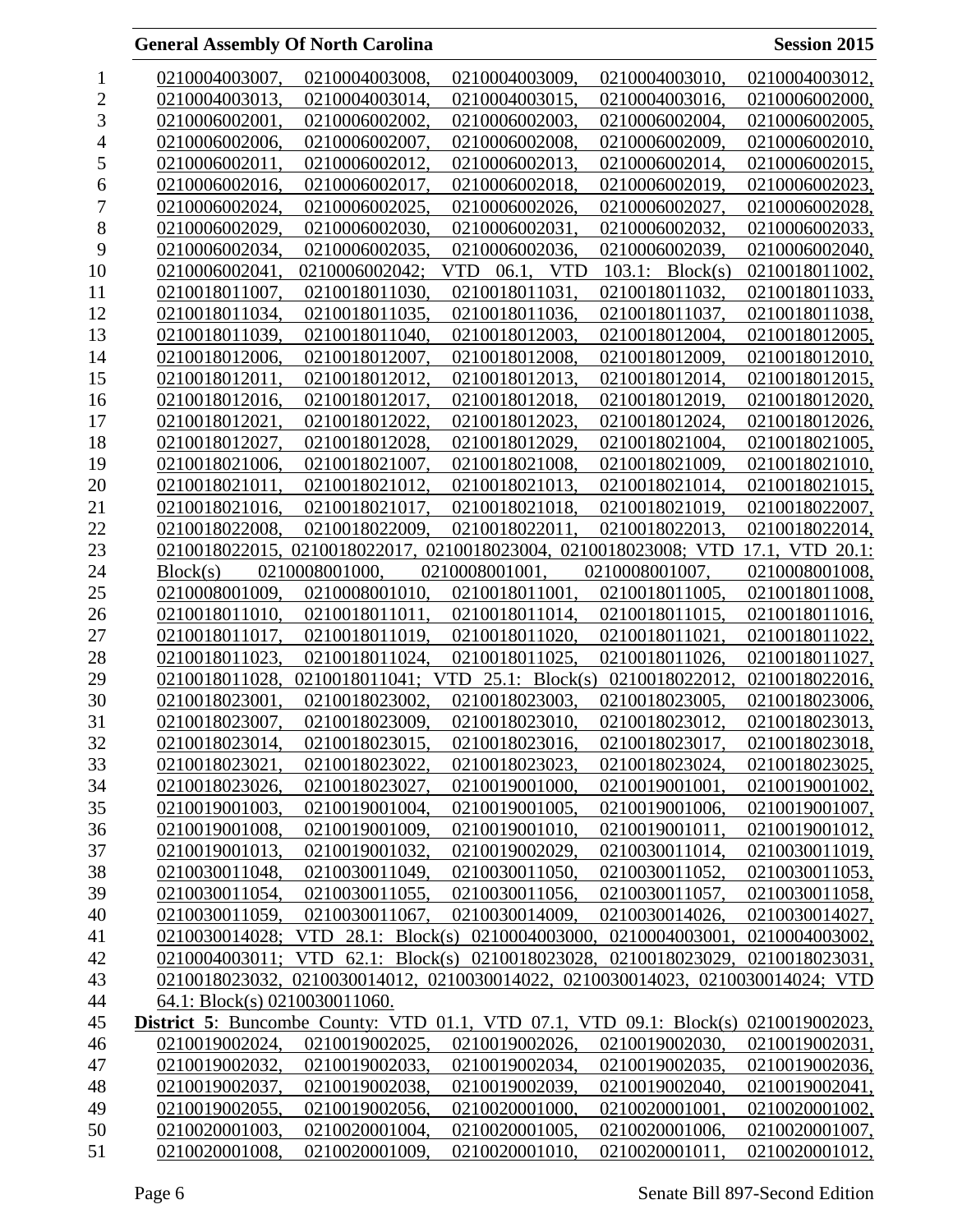| 1              | 0210020001013,                          | 0210020001014,                                                                 | 0210020001015,                                    | 0210020001016, | 0210020001017, |
|----------------|-----------------------------------------|--------------------------------------------------------------------------------|---------------------------------------------------|----------------|----------------|
| $\overline{c}$ | 0210020001018.                          | 0210020001019.                                                                 | 0210020001020,                                    | 0210020001021  | 0210020001022, |
| 3              | 0210020001023.                          | 0210020001024.                                                                 | 0210020001025.                                    | 0210020001026, | 0210020001027, |
| 4              | 0210020001028.                          | 0210020001029,                                                                 | 0210020001030,                                    | 0210020001031, | 0210020001032, |
| 5              | 0210020001033,                          | 0210020002000,                                                                 | 0210020002001,                                    | 0210020002002, | 0210020002003, |
| 6              | 0210020002004,                          | 0210020002005,                                                                 | 0210020002006,                                    | 0210020002007, | 0210020002008, |
| 7              | 0210020002009.                          | 0210020002010                                                                  | 0210020002011                                     | 0210020002012. | 0210020002013, |
| $8\,$          | 0210020002014.                          | 0210020002015.                                                                 | 0210020002016.                                    | 0210020002017. | 0210020002018. |
| 9              | 0210020002019,                          | 0210020002020.                                                                 | 0210020002021,                                    | 0210020002022, | 0210020002023. |
| 10             | 0210020002024,                          | 0210020002025.                                                                 | 0210020002026,                                    | 0210020002027. | 0210020002028, |
| 11             | 0210020002029,                          | 0210020002030,                                                                 | 0210020002031,                                    | 0210020002032, | 0210020002033, |
| 12             | 0210020002034,                          | 0210020002035.                                                                 | 0210020002036,                                    | 0210020002037. | 0210020002038, |
| 13             | 0210020002039.                          | 0210020002040                                                                  | 0210020002041                                     | 0210020002042, | 0210020002044, |
| 14             | 0210020002045;                          | $100.1$ : Block(s)<br>VTD                                                      | 0210020003000.                                    | 0210020003001  | 0210020003002, |
| 15             | 0210020003003.                          | 0210020003004,                                                                 | 0210020003005.                                    | 0210020003006, | 0210020003007, |
| 16             | 0210020003008.                          | 0210020003009,                                                                 | 0210020003010.                                    | 0210020003011, | 0210020003012, |
| 17             | 0210020003013.                          | 0210020003014.                                                                 | 0210020003015,                                    | 0210020003016, | 0210020003017, |
| 18             | 0210020003018.                          | 0210020003019.                                                                 | 0210020003020.                                    | 0210020003021, | 0210020003022, |
| 19             | 0210020003023.                          | 0210020003024,                                                                 | 0210020003025.                                    | 0210020003026, | 0210020003027, |
| 20             | 0210020003028.                          | 0210020003029,                                                                 | 0210020003030,                                    | 0210020003031, | 0210020003032, |
| 21             | 0210020003033,                          | 0210020003034,                                                                 | 0210020003035,                                    | 0210020003036, | 0210020003037, |
| 22             | 0210020003038,                          | 0210020003039,                                                                 | 0210020003040,                                    | 0210020003041  | 0210020003042, |
| 23             | 0210020003043.                          | 0210020003044.                                                                 | 0210020003045.                                    | 0210020003046, | 0210020003047, |
| 24             | 0210020003048.                          | 0210020003049.                                                                 | 0210020004000.                                    | 0210020004001, | 0210020004002. |
| 25             | 0210020004003,                          | 0210020004004,                                                                 | 0210020004005,                                    | 0210020004006, | 0210020004007, |
| 26             | 0210020004008.                          | 0210020004009,                                                                 | 0210020004010,                                    | 0210020004011. | 0210020004012, |
| 27             | 0210020004013.                          | 0210020004014,                                                                 | 0210020004015.                                    | 0210020004016, | 0210020004017, |
| 28             | 0210020004018,                          | 0210020004019.                                                                 | 0210020004020.                                    | 0210020004021  | 0210020004022, |
| 29             | 0210020004023.                          | 0210020004024,                                                                 | 0210020004025,                                    | 0210021011000, | 0210021011001, |
| 30             | 0210021011002.                          | 0210021011006.                                                                 | 0210021011007,                                    | 0210021011008, | 0210021011009, |
| 31             | 0210021011032,                          | 0210021011033,                                                                 | 0210021011047,                                    | 0210021021001, | 0210021021007, |
| 32             | 0210021021012                           | 0210021021013.                                                                 | 0210021021015.                                    | 0210021021016, | 0210021021019, |
| 33             | 0210021021024,                          | 0210021021025,                                                                 | 0210021021026,                                    | 0210021021027, | 0210021021028, |
| 34             | 0210021021029,                          | 0210021021030,                                                                 | 0210021021034.                                    | 0210021021035. | 0210021021036, |
| 35             | 0210021021037,                          | 0210021022000,                                                                 | 0210021022001,                                    | 0210021022002, | 0210021022003, |
| 36             | 0210021022004,                          | 0210021022005,                                                                 | 0210021022006,                                    | 0210021022007, | 0210021022008, |
| 37             | 0210021022009,                          | 0210021022010.                                                                 | 0210021022011,                                    | 0210021022012, | 0210021022013, |
| 38             | 0210021022014,                          | 0210021022015,                                                                 | 0210021022016,                                    | 0210021022017, | 0210021022018, |
| 39             | 0210021022019,                          | 0210021022020.                                                                 | 0210021022021,                                    | 0210021022022, | 0210021022023, |
| 40             | 0210021022024,                          | 0210021022025,                                                                 | 0210021022026,                                    | 0210021022027, | 0210021022028, |
| 41             | 0210021022031,                          | 0210021022032,                                                                 | 0210021022033.                                    | 0210021022034, | 0210021022053, |
| 42             |                                         | 0210021022054, 0210021022055; VTD 20.1: Block(s) 0210008001003,                |                                                   |                | 0210008001004, |
| 43             | 0210008001005,                          | 0210008001006,                                                                 | 0210008001011                                     | 0210008001012, | 0210008001013, |
| 44             |                                         | 0210008001014, 0210008001015, 0210008001020; VTD 60.2: Block(s) 0210032033009. |                                                   |                |                |
| 45             | <b>District 6:</b> Buncombe County: VTD |                                                                                | $100.1$ : Block(s)                                | 0210021022029, | 0210021022030, |
| 46             | 0210021022035,                          | 0210021022036,                                                                 | 0210021022037,                                    | 0210021022038, | 0210021022039, |
| 47             | 0210021022040,                          | 0210021022041,                                                                 | 0210021022042,                                    | 0210021022043, | 0210021022045, |
| 48             | 0210021022046,                          |                                                                                | 0210021022049; VTD 101.1: Block(s) 0210022031000, |                | 0210022031001, |
| 49             | 0210022031006,                          | 0210022031019,                                                                 | 0210022031020,                                    | 0210022031021, | 0210022031022, |
| 50             | 0210022031023,                          | 0210022031024,                                                                 | 0210022031025,                                    | 0210022031026, | 0210022031027, |
| 51             | 0210022031028,                          | 0210022031029,                                                                 | 0210022031030,                                    | 0210022031031, | 0210022031032, |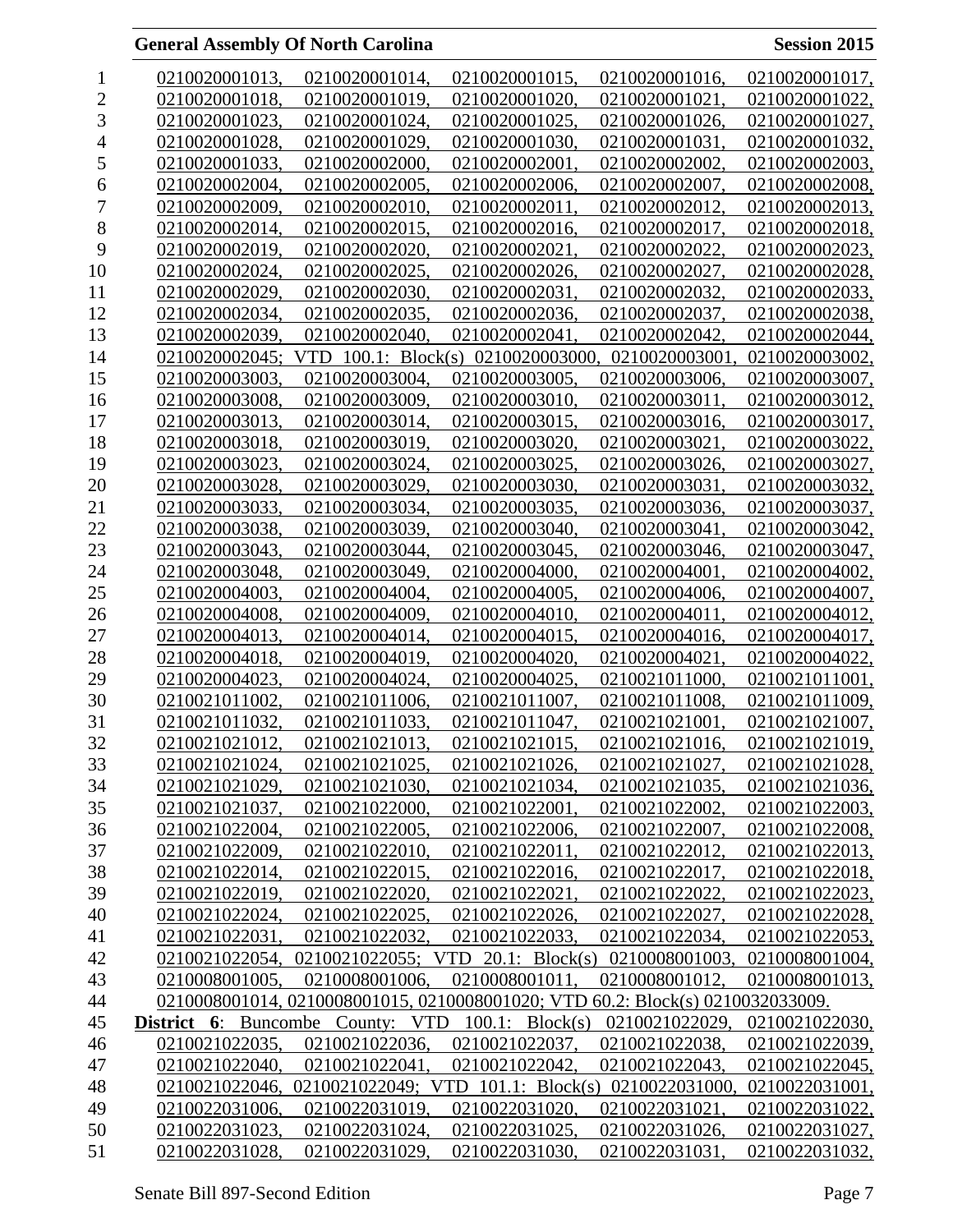|                  | <b>General Assembly Of North Carolina</b>                                                          |                                                                     |                |                                                                                                | <b>Session 2015</b> |
|------------------|----------------------------------------------------------------------------------------------------|---------------------------------------------------------------------|----------------|------------------------------------------------------------------------------------------------|---------------------|
| $\mathbf{1}$     | 0210022031033,                                                                                     | 0210022031034,                                                      | 0210022031035, | 0210022031036,                                                                                 | 0210022031037,      |
| $\sqrt{2}$       | 0210022031038,                                                                                     | 0210022031040,                                                      | 0210022031041, | 0210022031042,                                                                                 | 0210022032001,      |
| 3                | 0210022032002.                                                                                     | 0210022032026,                                                      | 0210022032027. | 0210022032029,                                                                                 | 0210022032037,      |
| $\overline{4}$   | 0210022032038,                                                                                     | 0210022032041,                                                      | 0210022032043, | 0210022032044,                                                                                 | 0210022032045,      |
| 5                | 0210022032046,                                                                                     | 0210022032049,                                                      | 0210022032050, | 0210022032051,                                                                                 | 0210022032052,      |
| $\boldsymbol{6}$ | 0210022032053.                                                                                     | 0210022032054.                                                      | 0210022032057. | 0210022032058.                                                                                 | 0210022032059,      |
| $\overline{7}$   | 0210022032061,                                                                                     | 0210022032062.                                                      | 0210022032076, | 0210022032077,                                                                                 | 0210022032078,      |
| $\, 8$           | 0210022032079,                                                                                     | 0210022032080,                                                      | 0210022032081, | 0210022032083,                                                                                 | 0210022033000,      |
| 9                | 0210022033010,                                                                                     | 0210022041007.                                                      | 0210022041008. | 0210022041009,                                                                                 | 0210022041010,      |
| 10               | 0210022041012,                                                                                     | 0210022041013.                                                      | 0210022041015. | 0210022041018.                                                                                 | 0210022041019,      |
| 11               | 0210022041022,                                                                                     | 0210022041023,                                                      | 0210022041030, | 0210022041031,                                                                                 | 0210022041032,      |
| 12               | 0210022041033,                                                                                     | 0210022041034,                                                      | 0210022041035, | 0210022041036,                                                                                 | 0210022041037,      |
| 13               | 0210022041038,                                                                                     | 0210022041039,                                                      | 0210022041040. | 0210022041041.                                                                                 | 0210022041042,      |
| 14               | 0210022041043,                                                                                     | 0210022041044,                                                      | 0210022041045, | 0210022041046,                                                                                 | 0210022041047,      |
| 15               | 0210022041048,                                                                                     | 0210022041049.                                                      | 0210022041050. | 0210022041051.                                                                                 | 0210022041052,      |
| 16               | 0210022041053.                                                                                     | 0210022041054.                                                      | 0210022041055. | 0210022041056,                                                                                 | 0210022041057,      |
|                  |                                                                                                    |                                                                     | 0210022042013. |                                                                                                |                     |
| 17               | 0210022042011,                                                                                     | 0210022042012,                                                      |                | 0210022042014,                                                                                 | 0210022042017,      |
| 18               | 0210022042018,                                                                                     | 0210022042019,                                                      | 0210022042020, | 0210022042024,                                                                                 | 0210022042025,      |
| 19               | 0210022042028.                                                                                     | 0210022043002.                                                      | 0210022043003. | 0210022043004,                                                                                 | 0210022043005.      |
| 20               | 0210022043006,                                                                                     | 0210022043007,                                                      | 0210022043011, | 0210022043012,                                                                                 | 0210022043013,      |
| 21               | 0210022043016,                                                                                     | 0210022043018,                                                      | 0210022043019, | 0210022043020,                                                                                 | 0210022043021,      |
| 22               | 0210022043022,                                                                                     | 0210022043034,                                                      | 0210022043035, | 0210022043036,                                                                                 | 0210022043037,      |
| 23               | 0210022043038,                                                                                     | 0210022043039,                                                      | 0210022044000. | 0210022044001,                                                                                 | 0210022044002,      |
| 24               | 0210022044003.                                                                                     | 0210022044004,                                                      | 0210022044005. | 0210022044006,                                                                                 | 0210022044007,      |
| 25               | 0210022044008,                                                                                     | 0210022044009,                                                      | 0210022044010, | 0210022044011,                                                                                 | 0210022044012,      |
| 26               | 0210022044013,                                                                                     |                                                                     |                | 0210022044014, 0210022044015, 0210022044017; VTD                                               | 102.1: Block(s)     |
| 27               | 0210022051007,                                                                                     | 0210022051008.                                                      | 0210022053000, | 0210022053001,                                                                                 | 0210022053002,      |
| 28               | 0210022053003,                                                                                     | 0210022053004,                                                      | 0210022053005, | 0210022053006.                                                                                 | 0210022053007,      |
| 29               | 0210022053008,                                                                                     | 0210022053009,                                                      | 0210022053010, | 0210022053011,                                                                                 | 0210022053012,      |
| 30               | 0210022053013,                                                                                     | 0210022053014,                                                      | 0210022053015, | 0210022053020,                                                                                 | 0210022053021,      |
| 31               | 0210022053022.                                                                                     | 0210022053023,                                                      | 0210022061008, | 0210022061014,                                                                                 | 0210022061015,      |
| 32               | 0210022061016,                                                                                     | 0210022061017,                                                      | 0210022061018, | 0210022061019,                                                                                 | 0210022061020,      |
| 33               | 0210022061021,                                                                                     | 0210022062009,                                                      | 0210022062010, | 0210022062011,                                                                                 | 0210022062012,      |
| 34               | 0210022062013,                                                                                     |                                                                     |                | 0210022062014, 0210022062015, 0210022062019, 0210022062020,                                    |                     |
| 35               |                                                                                                    |                                                                     |                | 0210022062021, 0210022062022, 0210022062023; VTD 19.1, VTD 30.1: Block(s)                      |                     |
| 36               |                                                                                                    |                                                                     |                | 0210023012007, 0210023013004; VTD 55.1: Block(s) 0210022051006, 0210022051009; VTD             |                     |
| 37               |                                                                                                    |                                                                     |                | 57.1: Block(s) 0210022061013; Henderson County: VTD FL: Block(s) 0899306002039.                |                     |
| 38               | (d)                                                                                                |                                                                     |                | The person elected as mayor at the 1997 election shall serve a four year term of office        |                     |
| 39               | commencing in 1997 and expiring in 2001. Thereafter, all terms of office for the mayor shall be    |                                                                     |                |                                                                                                |                     |
| 40               | four years. The mayor shall be nominated and elected from the City at large.                       |                                                                     |                |                                                                                                |                     |
| 41               | (e)                                                                                                |                                                                     |                | A mayor or member of council ceasing to possess any of the qualifications specified in         |                     |
| 42               | this section shall immediately forfeit office."                                                    |                                                                     |                |                                                                                                |                     |
| 43               |                                                                                                    |                                                                     |                | <b>SECTION 2.</b> All members of the City Council of the City of Asheville elected in          |                     |
| 44               | 2017 shall serve a two-year term.                                                                  |                                                                     |                |                                                                                                |                     |
| 45               |                                                                                                    |                                                                     |                | <b>SECTION 3.</b> Notwithstanding Part 4 of Article 5 of Chapter 160A of the General           |                     |
| 46               | Statutes and G.S. 160A-23, the structure of the City Council of the City of Asheville shall not be |                                                                     |                |                                                                                                |                     |
| 47               | altered under that Part prior to the return of the 2020 Census.                                    |                                                                     |                |                                                                                                |                     |
| 48               |                                                                                                    | <b>SECTION 4.</b> Chapter 165 of the 1969 Session Laws is repealed. |                |                                                                                                |                     |
| 49               |                                                                                                    |                                                                     |                | <b>SECTION 4.5.</b> Nothing in this act shall affect the authority of the City of Asheville to |                     |
| 50               | annex pursuant to Article 4A of Chapter 160A of the General Statutes and any local act of the      |                                                                     |                |                                                                                                |                     |
| 51               | General Assembly.                                                                                  |                                                                     |                |                                                                                                |                     |
|                  |                                                                                                    |                                                                     |                |                                                                                                |                     |